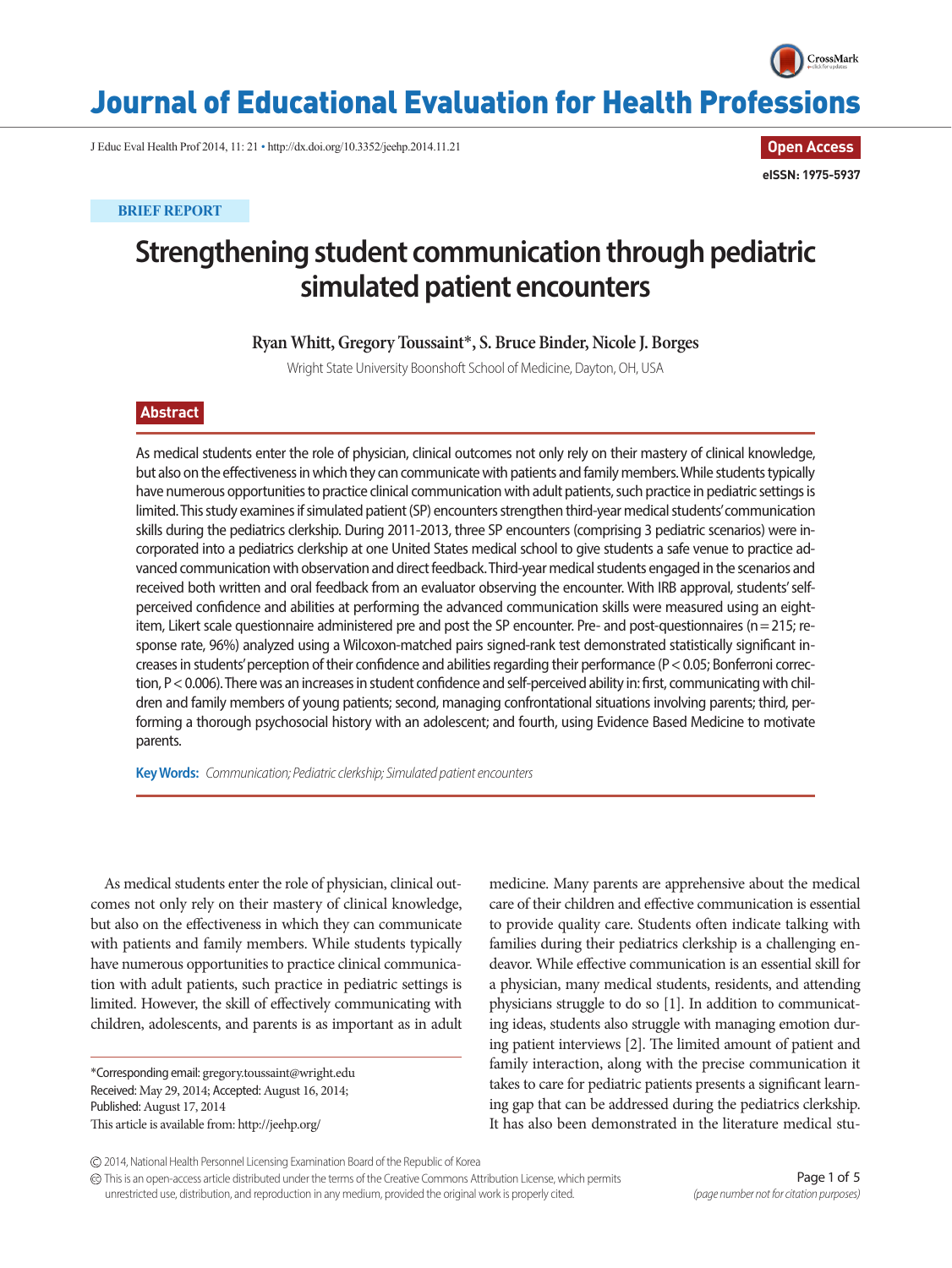dents show a significant decline in empathetic attitudes as they progress through medical school and students overestimate their empathetic abilities [3,4]. Deliberately practicing clinical communication and receiving feedback are effective learning strategies for medical students [2,5-7].

This study examines the following research question: Do simulated patient (SP) encounters strengthen third-year medical students' communication skills during the pediatrics clerkship? We hypothesized that by providing communication-based SP encounter experiences during the pediatrics clerkship, medical students will strengthen their communication abilities through deliberate practice and immediate feedback.

In order to address the problem of effective communication, a SP encounter (comprising 3 pediatric scenarios) (Appendix 1) was incorporated into a pediatrics clerkship at one United States medical school to give students a safe venue to practice advanced communication with observation and direct feedback. The goal of the intervention was to require a balance of content mastery and advanced communication ability in order to complete the encounter successfully. The three pediatric scenarios were designed to represent common, realistic patient encounters intended to challenge students within their scope of expertise: an adolescent psychosocial history, a parent worried about her child developing autism from the measles, mumps and rubella (MMR) vaccine, and a child with worsening asthma whose divorced parents blame each other for recent exacerbations. During 2011-2013, one-half day per pediatric clerkship rotation was allocated for the SP encounter. Third-year medical students engaged in the scenarios and received both written and oral feedback from an evaluator observing the encounter. Following the encounter and with a facilitator present, students were given the opportunity to discuss the experience with each other to discuss what was challenging and how their colleagues approached these situations. Volunteer SPs underwent a one-hour training session prior to the experience. Both fourth-year medical students and pediatric and medical education faculty were trained as evaluators and provided feedback to students undergoing the experience.

With institutional review board approval, students' self-perceived confidence and abilities at performing the advanced communication skills were measured using an 8-item, Likert scale questionnaire administered pre and post the SP encounter (1, not comfortable; 10, comfortable) (Appendix 2). Preand post-questionnaires (n= 215; 2011-2012, 108; 2012-2013, 107; response rate, 96%) were analyzed using a Wilcoxon-matched pairs signed-rank test demonstrated a statistically significant increase in students' perception of their confidence and abilities regarding their performance (P < 0.05, Bonferroni correction P< 0.006) (Table 1).

Increases occurred in student confidence and self-perceived

**Table 1.** Results of Wilcoxon signed-ranks test for pre- and post-questions ( $n = 215$ )

| <b>Ouestion</b>                 | Pretest<br>mean | <b>Posttest</b><br>mean | Z-score  | P-<br>value <sup>a)</sup> |
|---------------------------------|-----------------|-------------------------|----------|---------------------------|
| General comfort                 | 7.67            | 8.20                    | $-6.61$  | < 0.001                   |
| General ability                 | 7.14            | 7.96                    | $-7.76$  | < 0.001                   |
| Conflict comfort                | 5.96            | 7.56                    | $-10.20$ | < 0.001                   |
| Conflict ability                | 5.86            | 7.58                    | $-10.48$ | < 0.001                   |
| Psychosocial history comfort    | 7.16            | 814                     | $-8.01$  | < 0.001                   |
| Psychosocial history ability    | 6.83            | 7.90                    | $-7.98$  | < 0.001                   |
| Evidence-based medicine comfort | 5.91            | 7.34                    | $-9.69$  | < 0.001                   |
| Evidence-based ability          | 5.65            | 718                     | $-9.97$  | < 0.001                   |

a)Significant value: P < 0.006.

ability in: (1) communicating with children and family members of young patients; (2) managing confrontational situations involving parents; (3) performing a thorough psychosocial history with an adolescent; and (4) using evidence-based medicine to motivate parents. Student feedback suggests they perceive the intervention as a valuable educational experience. As medical students experience new and different patient scenarios during their clerkship years, the maturation of their confidence and communication abilities is instrumental in their development as a clinician. An area for future research could involve structured clinical observations of students during live patient/parent interactions both prior to and following the simulated patient experience to investigate how this selfperceived confidence translates into clinical skills.

**ORCID:** Ryan Whitt: http://orcid.org/0000-0002-4701-4552; Gregory Toussaint: http://orcid.org/0000-0002-1820-1121; S. Bruce Binder: http://orcid.org/0000-0003-4707-7008; Nicole J. Borges: http://orcid.org/0000-0003-0167-2725.

## **CONFLICT OF INTEREST**

No potential conflict of interest relevant to this article was reported.

### **ACKNOWLEDGMENTS**

The authors would like to thank Melanie Miller, Jerome Borchers, and Rebecca Elofskey for their hard work behind the scenes training simulated patients and organizing the experiences. We also thank the numerous simulated patients who volunteered their time to help educate medical students. This is supported by the fund from Wright State University Skills Assessment and Training Center and Department of Pediatrics.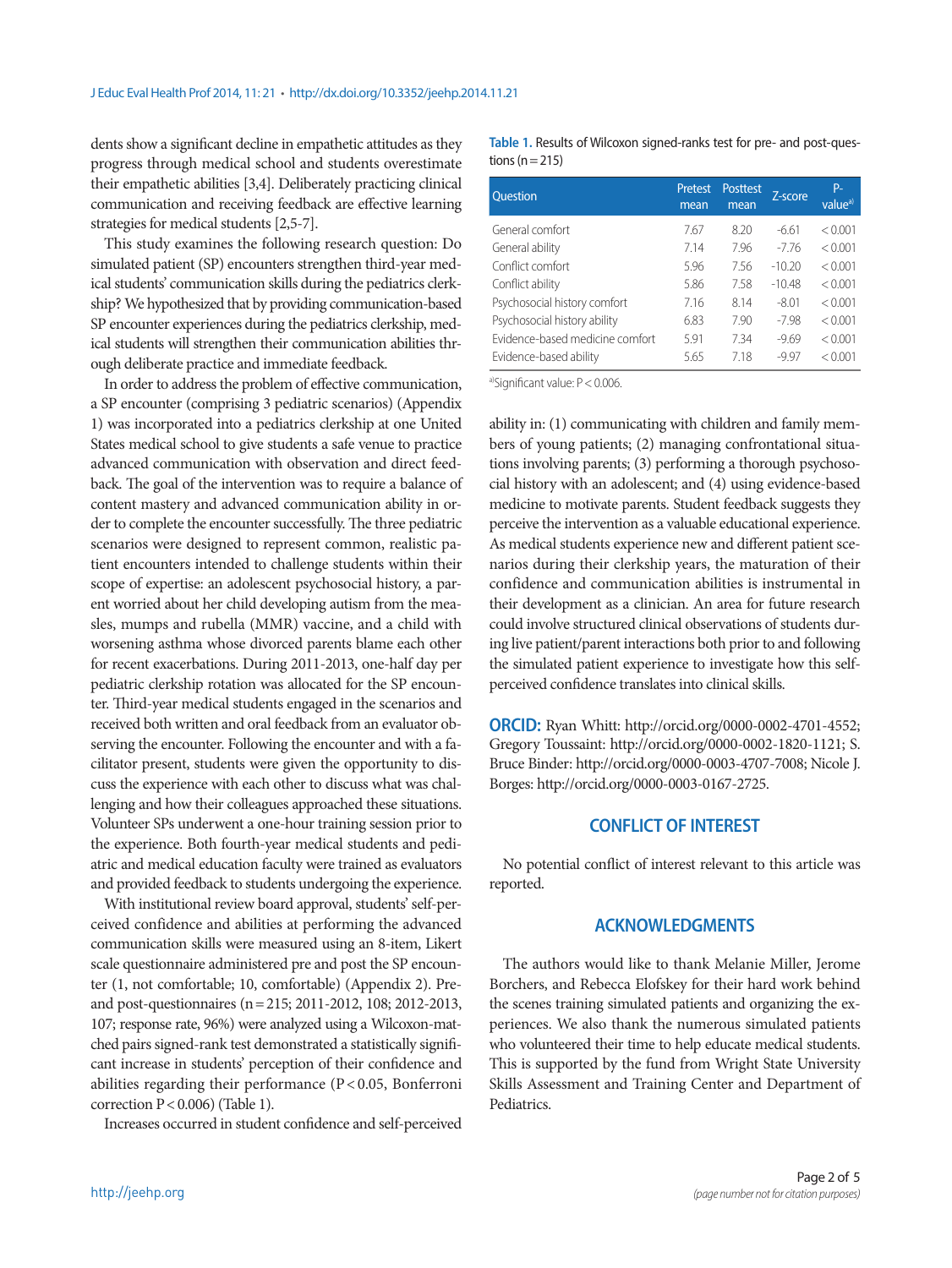## **SUPPLEMENTARY MATERIAL**

Audio recording of the abstract.

## **REFERENCES**

- 1. Wouda JC, van de Wiel HB. The communication competency of medical students, residents and consultants. Patient Educ Couns. 2012;86:57-62. http://dx.doi.org/10.1016/j.pec.2011.03.011
- 2. Peters S, Young K, McCracken C. What do medical trainees think is so difficult about communicating with patients? Patient Educ Couns. 2011;85:e150-e154. http://dx.doi.org/10.1016/j.pec.2011.01.026
- 3. Hojat M, Vergare MJ, Maxwell K, Brainard G, Herrine SK, Isenberg GA, Veloski J, Gonnella JS. The devil is in the third year: a longitudinal study of erosion of empathy in medical school. Acad Med. 2009;84:1182-1191. [http://dx.doi.org/10.1097/ACM.0b013](http://dx.doi.org/10.1097/ACM.0b013e3181b17e55)

[e3181b17e55](http://dx.doi.org/10.1097/ACM.0b013e3181b17e55)

- 4. Berg K, Majdan J, Berg D, Veloski J, Hojat M. A comparison of medical students' self-reported empathy with simulated patients' assessments of the students' empathy. Med Teach. 2011;33:388- 391. http://dx.doi.org/10.3109/0142159X.2010.530319
- 5. Ericsson K. Deliberate practice and acquisition of expert performance: a general overview. Acad Emerg Med. 2008;15:988-994. http://dx.doi.org/10.1111/j.1553-2712.2008.00227.x
- 6. Rosenbaum M, Ferguson, K, Lobas J. Teaching medical students and residents skills for delivering bad news: a review of strategies. Acad Med. 2004;79:107-117.
- 7. Parish S, Ramaswamy M, Stein M, Kachur E, Arnsten J. Teaching about substance abuse with Objective Structured Clinical Exams. J Gen Intern Med. 2006;21:453-459. [http://dx.doi.org/10.1111/](http://dx.doi.org/10.1111/j.1525-1497.2006.00426.x ) [j.1525-1497.2006.00426.x](http://dx.doi.org/10.1111/j.1525-1497.2006.00426.x )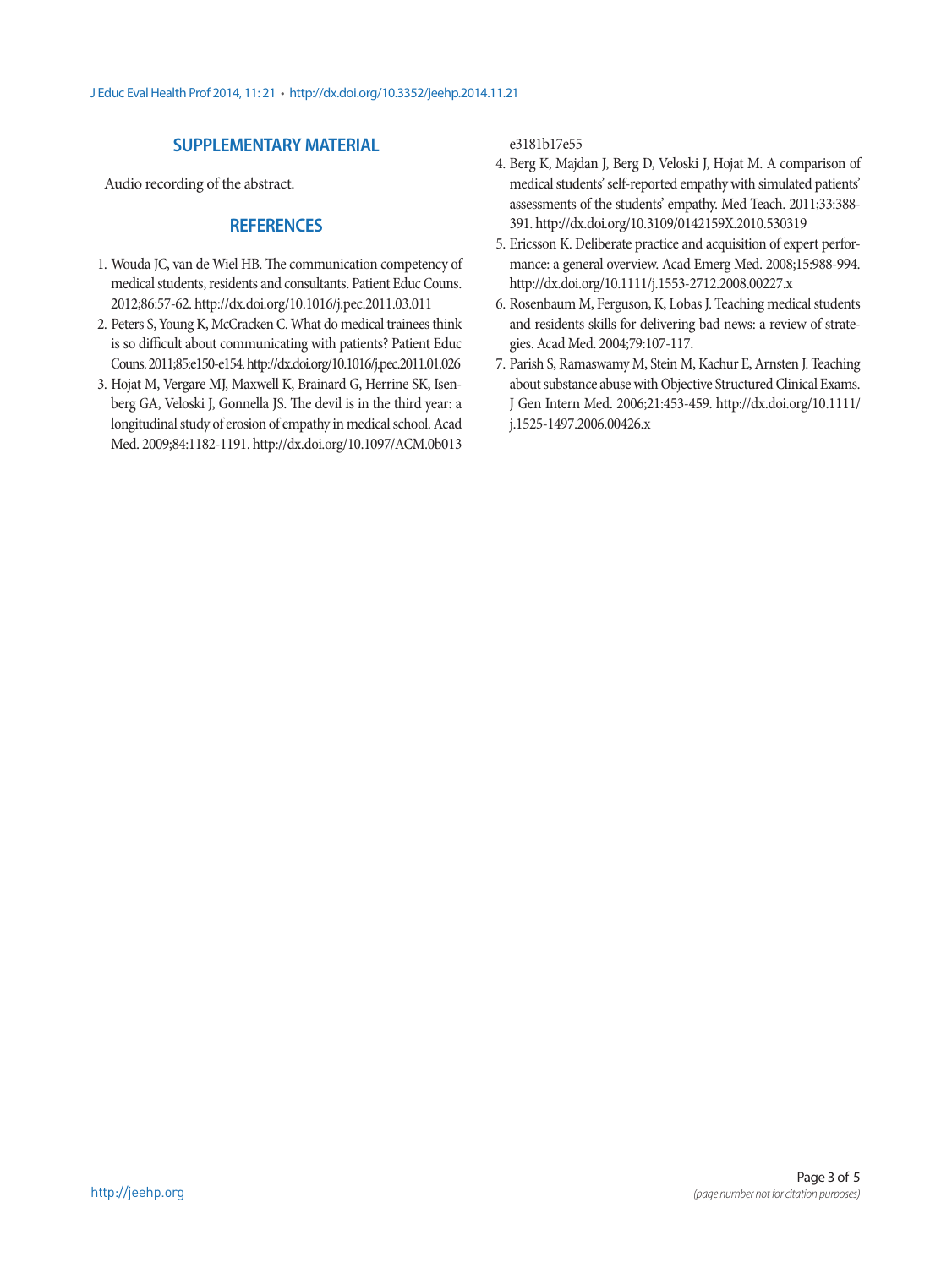#### **Appendix 1.** Cases

#### Case #1. MMR vaccination

A 24 y/o single, educated, mother is hesitant to have her 12 mo daughter vaccinated for measles, mumps and rubella (MMR) due to concerns of her developing Autism

Student Objectives: To discuss the actual risks and benefits of the MMR vaccine and to debunk the link the between the MMR vaccine and Autism by describing recent medical literature on the topic.

#### Case #2. Parental conflict

A 7 y/o boy has been having more frequent asthma exacerbations and his divorced parents are arguing in the office over the situation and both are potentially at fault.

Student Objectives: To manage the interview effectively keeping the patient's interest and not the parental issues at the center of the discussion.

#### Case #3. Adolescent psychosocial history

A 16 y/o healthy female (or male), from a middle-class background, comes to the office for a sports physical. The patient's social history is significant for increasing marijuana use, occasional sexual intercourse, and brief periods of depression in her past.

Student Objectives: To gain the trust of the patient and to complete a thorough psychosocial history with interventional quidance as appropriate.